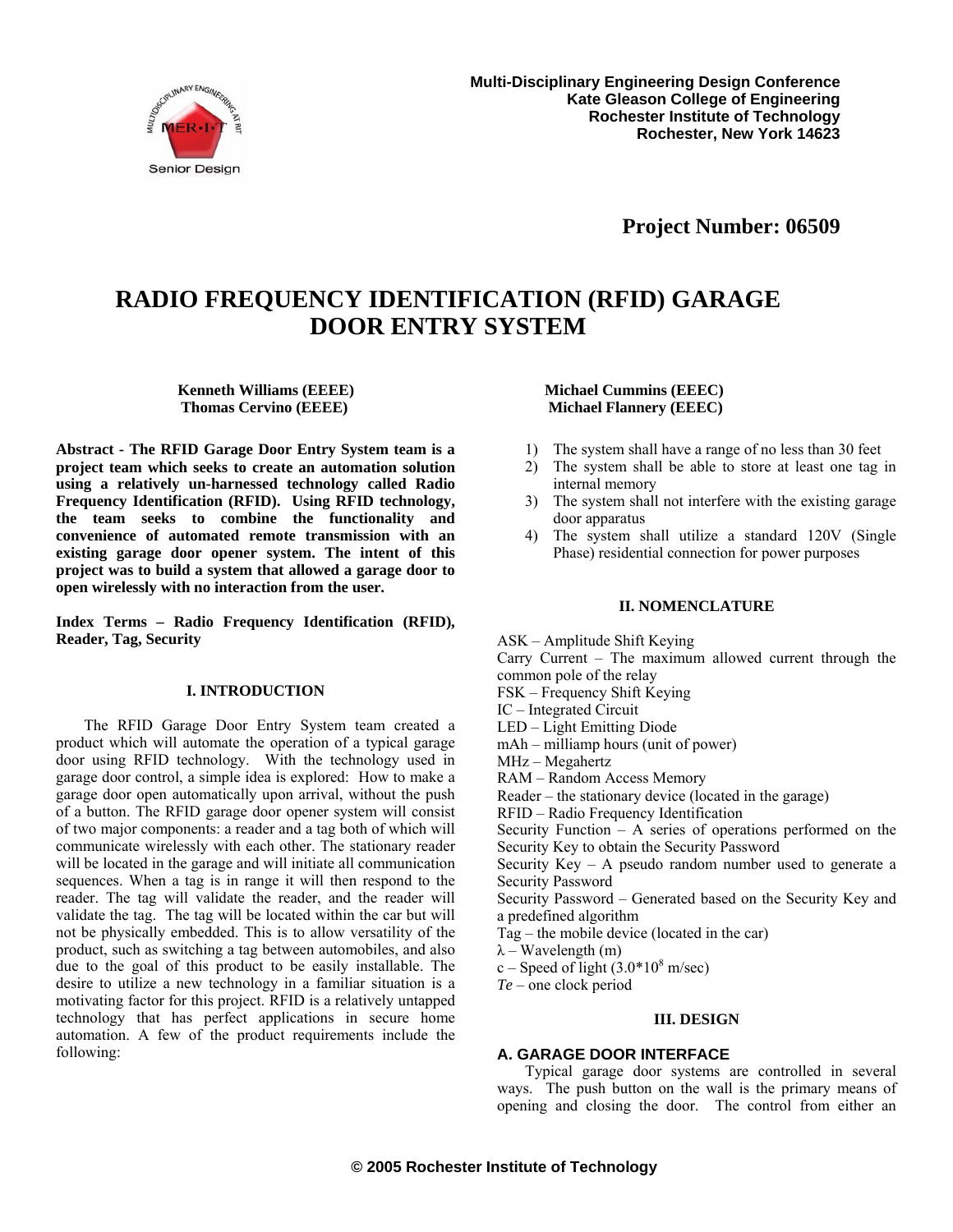external keypad or push button remote serves the same purpose only wirelessly. This project seeks to reduce the amount of user feedback into the system through the use of RFID and will interface with the existing system through the wired pushbutton. This will allow the RFID system to interface with the existing system seamlessly. RFID will provide a secure wireless method of controlling the garage door. As per product requirements the RFID garage door opener must appear transparent to all existing control systems.

The first step in integrating the RFID system requires relocation of wires. The push button wall controls are typically two-wire active-low devices which source and sink on the garage door opener. The push button on the wall is a momentary switch which closes the connection. A sample diagram is shown in Fig. 1.



**Unmodified Garage** Control Setup **Figure 1 – Existing Garage Door Control** 

As a non-intrusive way of interfacing with the push button, these wires will be lifted from the door opener during installation and re-terminated to the reader, which will provide two input connections for the wires. Within the reader these connections will allow for a signal to be sent to the PIC16F676 as well as the existing garage door opener. The common pole on the relay will be connected to one of the now empty terminals on the garage door opener. The relay's normally open throw will be connected to the other empty terminal. The PIC16F676 is programmed as a state machine. Upon seeing that the button has been depressed it will act accordingly and register the change in the condition of the garage door. This pin will be connected to the base of an NPN bipolar-junction transistor, and when it receives an active signal (+3 to 5VDC) it will drive the coil of the relay. A detailed schematic of this operation is given in Fig. 2.

The relay was necessary in the design to imitate the pushbutton that was originally in the garage door setup. The push button, as stated earlier, acts as a momentary switch; the relay will be an electromechanical version of the pushbutton. When the pushbutton is depressed, the microcontroller will record the state of the garage door and since the push button is pulled high to interrupt the microcontroller, its 5V signal will drive the transistor into saturation.

Figure 2 has been slightly modified to allow for an input to the BJT of as low as 3V. Using a  $10kΩ$  resistor instead of the larger one in our original design allows more current to flow

through the Base of the BJT at 3V. The coil in the relay needs approximately 30mA flowing through it for it to throw the switch therefore the collector current in our BJT driven relay must be around 30mA.



A decision was made to use a NPN bipolar junction transistor. At the desired IC (30mA), the chosen transistor has the parameters VBE=0.7V,  $\beta$ =205. Using simple current equations, a rated coil resistance of  $167\Omega$ , and the BJT current law in Equation 1, it was determined that IB would be equal to 146.3μA.

$$
I_C = \beta * I_B \tag{1}
$$
  
\nI<sub>C</sub>: collector current  
\nI<sub>B</sub>: base current  
\n
$$
\beta
$$
: current gain

Since the turn on voltage of the transistor is 0.7V, and the active signal is connected to pin 2 on the 16F676, which has a minimum bias of 3VDC, the resistor must drop 2.3V to produce a current of 146.3μA. Using Ohm's Law, it was determined that the required resistance Rx to be a maximum of  $10kΩ$ . The BJT will accept voltages of 3 or higher to throw the switch in the relay with this design.

The relay that is used in this circuit is an OMRON G5V-1 low signal relay and it was chosen due to its small size and very low voltage and current requirements. The relay needs 5V supplied to it for it to operate and its carry current (the max allowable current is 2A. Another important aspect of this relay is that its maximum switching time is 5ms; this effectively is no delay from when the signal from the microcontroller is sent to when it switches the pole on the relay.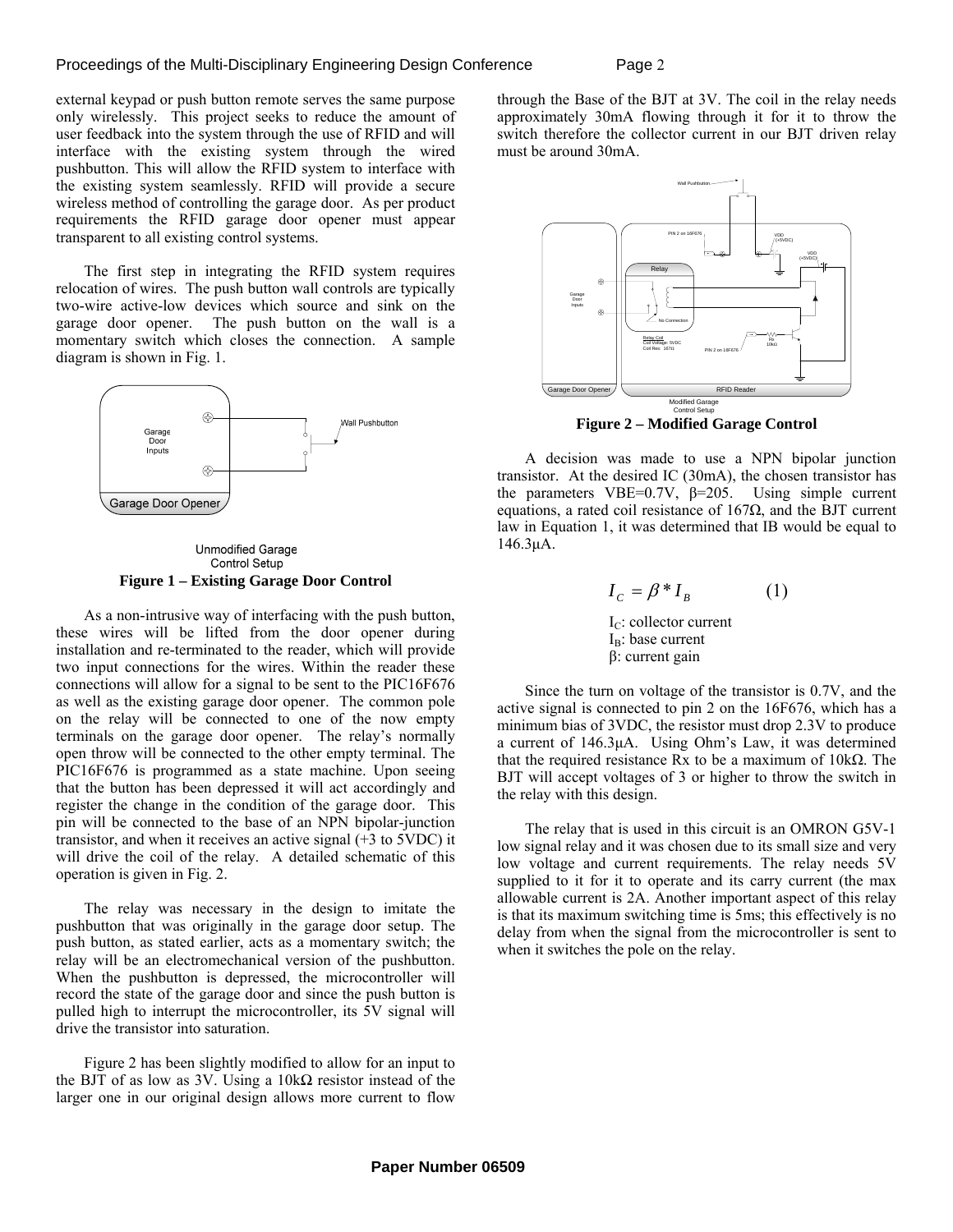### **B. HARDWARE**



**Figure 3 – Receiver Module** 

| Pin      | Description        |  |  |
|----------|--------------------|--|--|
| $1 - 10$ | No Connection      |  |  |
| 11       | Receive Data In    |  |  |
| 12       | No Connection      |  |  |
| 13       | Power: 2.5-5.5 VDC |  |  |
| 14       | Ground             |  |  |
| ANT      | Antenna Connection |  |  |





**Figure 4 – Transmitter Module** 

| Pin            | <b>Description</b>         |  |  |
|----------------|----------------------------|--|--|
|                | GP <sub>5</sub>            |  |  |
| $\overline{2}$ | GP4                        |  |  |
| 3              | GP3                        |  |  |
| 4, 5, 6        | No Connection              |  |  |
|                | GP <sub>0</sub>            |  |  |
| 8              | GP <sub>1</sub>            |  |  |
| 9              | GP <sub>2</sub>            |  |  |
| 10, 11, 12     | No Connection              |  |  |
| 13             | Power: 2.0-5.5 VDC         |  |  |
| 14             | Ground<br>______<br>$\sim$ |  |  |

**Table 2 – Transmitter Module Pin Assignment** 



**Figure 5 – 16F676 Pin Assignment** 

The initial design called for the use of a Microchip transmitter module based off of the PIC12F675F (Figure 4) chip and a receiver module based off of the rfRXD0420 (Figure 3). This design used the PIC12F675 for the entire program. In order to accommodate the complexity of the software design, a third chip was introduced, the PIC16F676 (Figure 5). The PIC16F676 acts as the control center for the system, controlling when transmission occurs and dealing with all inputs to the system Additionally several LED's and pushbuttons were added to the layout to facilitate a more friendly user interface. Figure 13 shows the PCB layout which gives the interaction between the hardware components (Tables 1, 2 and Figure 5 show the pin assignments for the three major devices). A NAND gate is required between the 16F676 and the transmitter module due to the transmitter module requiring an active low signal to initiate a transmission. However, when in production, this could be removed after modification to the transmitter module layout.

#### **C. COMMUNICATIONS**

The original design called for a communications protocol that consisted of a form of handshaking. During the course of building the prototype it became apparent that this was not optimal. A slightly modified version of this was implemented. The new protocol still utilized a Security Key, Security Password and a predefined Security Function. The new communication sequence is as follows:

- 1) The *reader* periodically sends out a signal that includes the *Reader ID*.
- 2) The *tag* receives a signal and checks the *Reader ID* value received with that in memory.
- 3) Upon a match the tag then transmits the *Tag ID*, *Security Key* and *Security Password*
- 4) The *reader* receives the *Security Key*, *Security Password* and *Tag ID*.
- 5) The *reader* first checks for a valid *Tag ID*. If the ID is valid it continues the verification process.
- 6) The *reader* then takes the *Security Key* and generates a local copy of the *Security Password*.
- 7) The *reader* compares the two *Security Passwords*, if a match occurs then a valid *tag* has been found. It then signals the garage door to open and temporarily disables polling.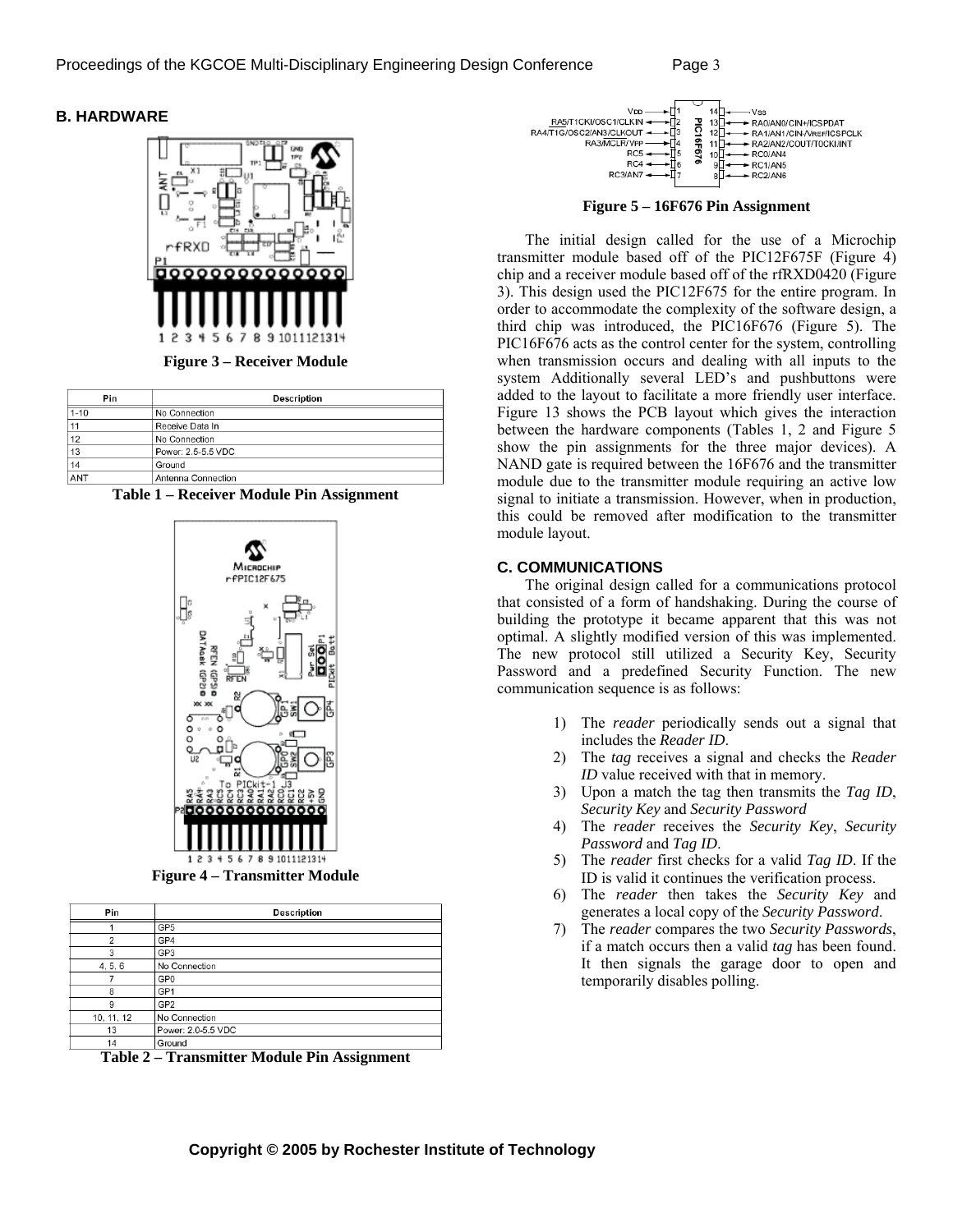

The transmission consists of a 72 bit data stream, a Preamble, a Header and a Guard Time. The Preamble is a series of 16 pulses that initiates the stream. (*See Fig.6 above*) The Header is then checked to see a high pulse before 6 ms. The Guard Time indicates the end of the transmission and is held low for 8 ms. The transmission structure (Figure 7) consists of the Preamble, followed by the Header, then the data stream followed by the guard time. During the development of the communication protocol an error occurred when trying to record the 72 bits of the data stream received. Due to this, the last 8 bits are ignored.



In order to transmit all the values a form of encoding is necessary. For this application the following encoding was used. Every data bit occurs over a period of *3Te*. If a value of 0 is to be transmitted the signal is held high for the first *2Te* and low for the final *Te*. For a value of 1 the signal is high for the first *Te* and low for the last *2Te*.

Currently the data stream is broken down as follows. The first 8 bits of the stream are a generic serial number. For a market product this could be equivalent to the model number. This would be helpful to ensure compatibility between tags and readers and also as the first from of security. Since the system has the capability to LEARN the ID's of the reader and the tag, it is necessary to differentiate between an actual transmission and the setup transmissions. This is accomplished with another 8 bits of the data stream. For the reader it transmits a 32 bit ID. For the tag the 32bits is split up to a 16 bit ID, an 8 bit Security Password and 8 bit Security Key. Finally there are 24 bits of junk data and data that is ignored. It is possible that this data may be used to increase the security encoding or tag ID value.

However, at this time the junk data in itself is seen as a security feature because it is not published as to where this invalid data occurs. Some of this data is static (the same in every transmission) and some of the data alters from transmission to transmission. At this time it is believed that this may help to make the system more secure.

#### **D. SOFTWARE**

The software to operate the system was written using assembly and file templates provided in the Microchip Development kit. The first stage of the design process focused around achieving transmission between the receiver and transmitter module. Since both the reader and the tag contain a transmitter and receiver module 4 main program files were necessary. The transmitter module program in the reader must communicate with the reader module program in the tag and so forth. The initial stage also provided a single output to signify that the receiver had received a signal. The basic concepts for the software flow may be seen in the Software Flow diagrams in Figures 8, 9 and 10.



**Figure 8 - Reader Flow Diagram**

The next stage of software development focused around securing the transmissions. This required coding the signals to follow the procedure outlined in section C. COMMUNICATIONS. The validation coding was simply written through the use of an XOR command and a conditional branch. It also required a subroutine to read the EPROM data.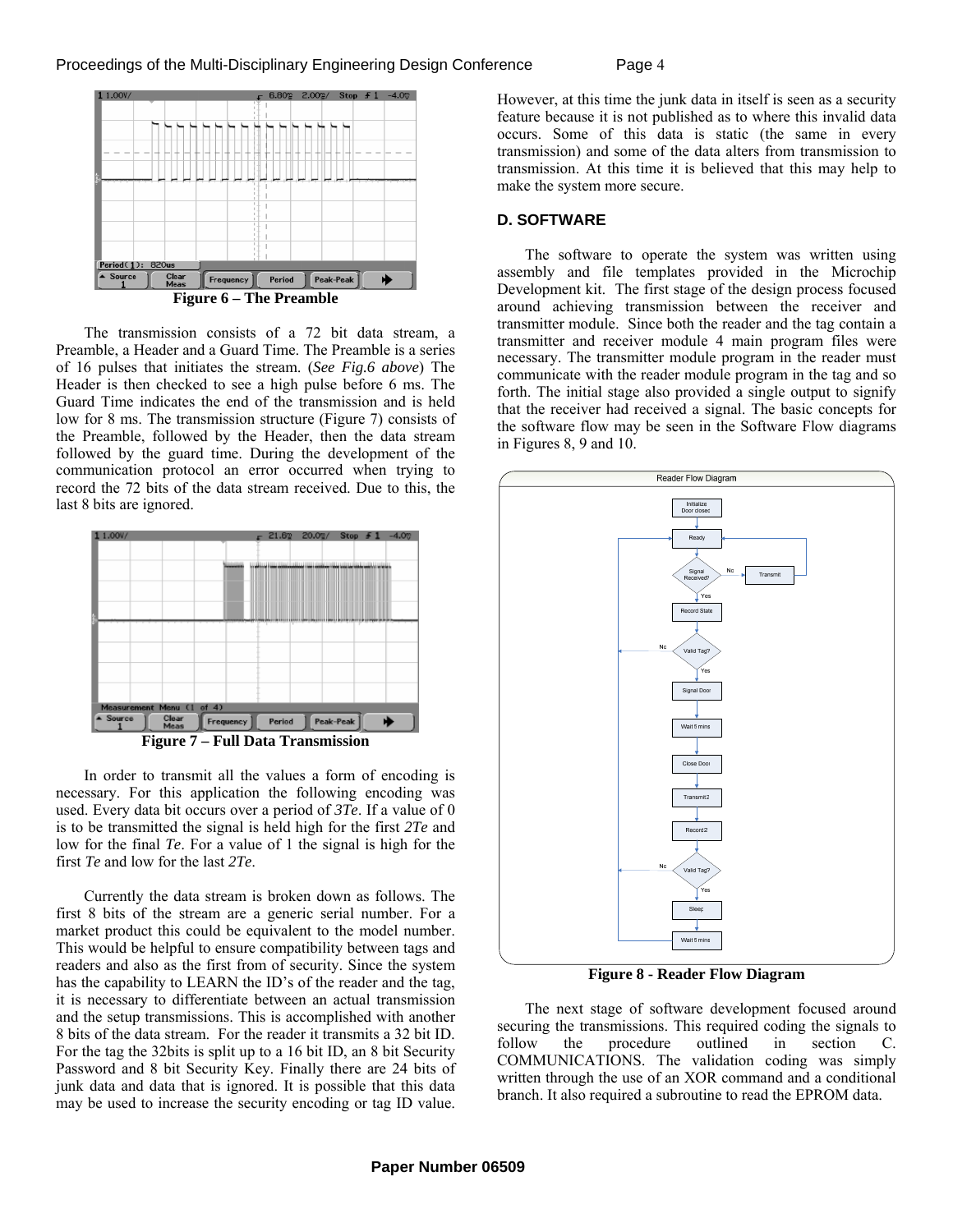

**Figure 9 - Transmitter Module Flow Diagram**

The final stage of the software development centered on the I/O controls. The interaction between the two modules, the 16F676 is fairly simple but requires multiple connections. This phase of the design also required consideration of the PCB layout. For the interaction with the garage door system, a simple solution was found. Unless the 16F676 is sending a signal to the garage door, the output pin controlling the garage door will act as an input. This will allow the garage door pushbutton to always work. The only time this pin will act as an output is when the system is actually attempting to signal the garage door. The drawback to this solution is that it requires rewriting the I/O register which decreases the response time. However, for this application it will not noticeably impact the system



**Figure 10 - Receiver Module Flow Diagram** 

An additional feature was then added which would allow for the end user to manually program the reader and tag. In order to accomplish this, two momentary pushbuttons were added to each device. One pushbutton was attached to an input for the 16F676 and one pushbutton was attached to the transmitter module. When the pushbutton attached to the transmitter module forces a transmission to occur. When the pushbutton attached to the 16F676 is activated it causes the device to go into a LEARN mode where it records the ID of the signal it receives. This slightly complicated the coding, requiring the forced transmission to be discernable from a normal transmission.

#### **IV. TESTING**

To test the functionality of the system it was built on a breadboard with all the components hardwired together (Figure 12). This setup allowed the system to be tested for its ability to learn the transmitter ID's and distinguish between the two RF transmissions from the tag. Within the laboratory a range of approximately 75ft was achieved, which exceeds the required range for the system. One should note that this range was achieved inside a building with more interference than one would have in a standard garage. This range will almost certainly increase when moved to a garage setting.

After completing the testing of the system a layout was designed and sent for manufacturing (Figure 11). This allows for a more finished product.



**Figure 11 - PCB Layout** 

Another change that was made to the original design was the addition of a voltage regulator. The original design uses a 5VDC transformer that only drops to 5V when there is a current draw of at least 500mA. The reader never reaches a 500mA current draw so the transformer was outputting approximately 9V instead of 5V. This phenomenon required the use of a 5V DC voltage regulator. The regulator being used is the LM340T5 and it is able to handle loads up to 1A. This is well over what is needed in the reader.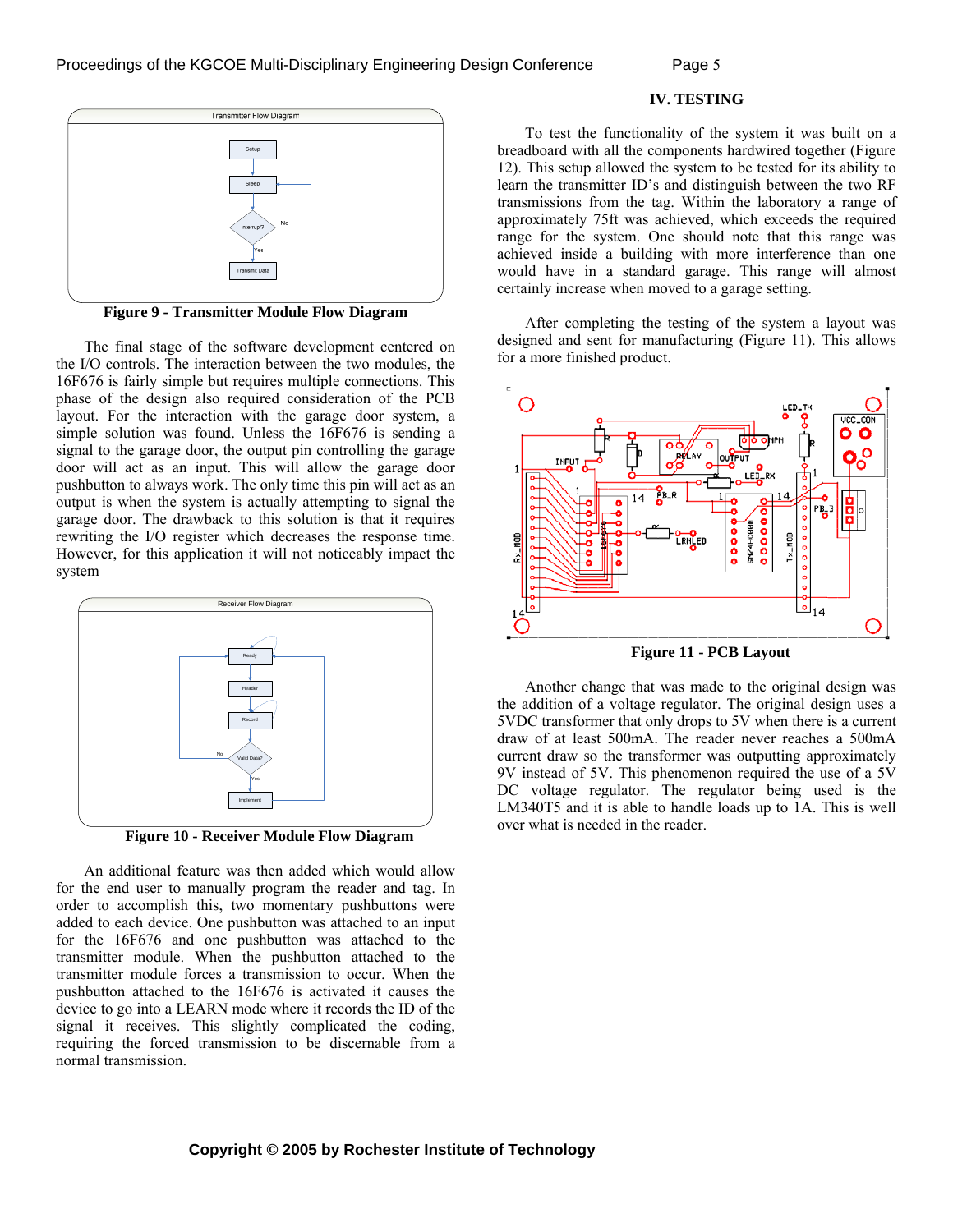

**Figure 12 - Test Setup** 

It was also necessary to test the estimated battery life. In order to due this the current draw was measured under several different conditions. Table 3 shows the current draw of each device. By utilizing Equation 2 it was found that this resulted in a 76,546 mAh power consumption for 1 year of operation. The batteries for the tag supply 6600 mAh (2200 mAh per AA battery). This clearly does not meet the 1 year desired outcome. This can be attributed to several factors that were not initially foreseen. One of the main factors is the mode of operation for the receiver IC chip. This is due to a limitation in the receiver module design. This issue would be solved in one of two manners. On way would be to provide a method of recharging the batteries. A simpler way is to expose the AA battery insert to allow the batteries to be changed out. Based on the current draw seen, the batteries would need to be replaced approximately every month. This option would also require the addition of a low power indicating LED.

|                            | Idle             | Transmission      |  |
|----------------------------|------------------|-------------------|--|
| 16F676                     | $1.1 \text{ mA}$ | 2 mA              |  |
| Rx Module                  | $7.1 \text{ mA}$ | $7.61 \text{ mA}$ |  |
| Tx Module                  | .54 mA           | 8 mA              |  |
| m 11 ^<br>$\alpha$ in in i |                  |                   |  |

**Table 3 – Current Draw by Device** 

$$
t_{idle} * (\frac{1}{60}) * I_{idle} + t_{Tx} * (\frac{1}{60}) * I_{Tx} = P(mAh) \quad (2)
$$

$$
t_{idle} = 109
$$
 minutes  
\n $t_{Tx} = 525491$  minutes  
\n $I_{idle} = 8.74$  mA  
\n $I_{Tx} = 17.61$  mA  
\n $P=76546$  mAh

The most intensive and crucial testing was to test the security and communications protocol. In order to test the system three different tags were needed. Due to monetary concerns, the prototype tag was built to allow the programming to be updated in order to simulate three different tags at different times. The three tags that were to be simulated were broken down into two categories, a valid tag and two invalid tags. To test the systems functionality an indicator was connected to the reader instead of the garage door system. Upon the reader communicating with a valid tag, the indicator LED becomes active.

The first of the two invalid tags utilized the same tag id as the valid tag. However, instead of a valid Security Password and Security Key, pseudo random values were transmitted. This ensures that the system does not just test the tag id. The second invalid tag utilized the valid security protocol, but was an invalid id code. By utilizing these three tags it is possible to test the functionality of the communication protocol and security implementation. However, this does not test how vulnerable the system would be to intrusion.

#### **V. CONCLUSION**

The main goal of this project was to create an RFID system and apply it to an application of opening a garage door. The final results show the successful design of an RFID system with a working interface to the garage door system. The prototype provides for basic operation however, before becoming a market product there are several things that should be implemented. The devices used allow for a crude type of distance sensing based upon signal strength. In order to determine when to close the garage door could be modified to be based off of distance rather then a time period.

Also, modifying the code to allow for multiple tags, and an interface (USB) that would allow for the user to add or remove tags. The battery consumption may have been further reduced by further modifying layout of the rfRXD0420 module. This part failed to meet the specified 100 nA standby current draw because the module does not allow for the chip to be placed in standby mode. If the device were able to be placed into standby, a battery life of greater than 1 year would be achieved. On a final note, if the tag enclosure were to be modified, in order to allow it to be rechargeable by being placed in a cradle would be of great benefit to this project. For a prototype the overall product meets the general requirements set forth at the onset of the project.

#### **ACKNOWLEDGEMENTS**

The RFID team would lack to thank the Professor Slack for his time and energies in heading up the Senior Design course. Additionally a most sincere thank you to Professor Phillips, who helped impart both technical knowledge as well as professional knowledge upon all of his students.

#### **REFERENCES**

 [1] "rfPIC12F675K/675F/675H 20-Pin FLASH Based 8-Bit CMOS Microcontroller with UHF ASK/FSK Transmitter", Microchip Datasheet [Online], http://ww1.microchip.com/downloads/en/DeviceDoc/70091a.p df

[2] "PIC17F630/676 14-Pin FLASH Based 8-Bit CMOS Microcontroller", Microchip Datasheet [Online],